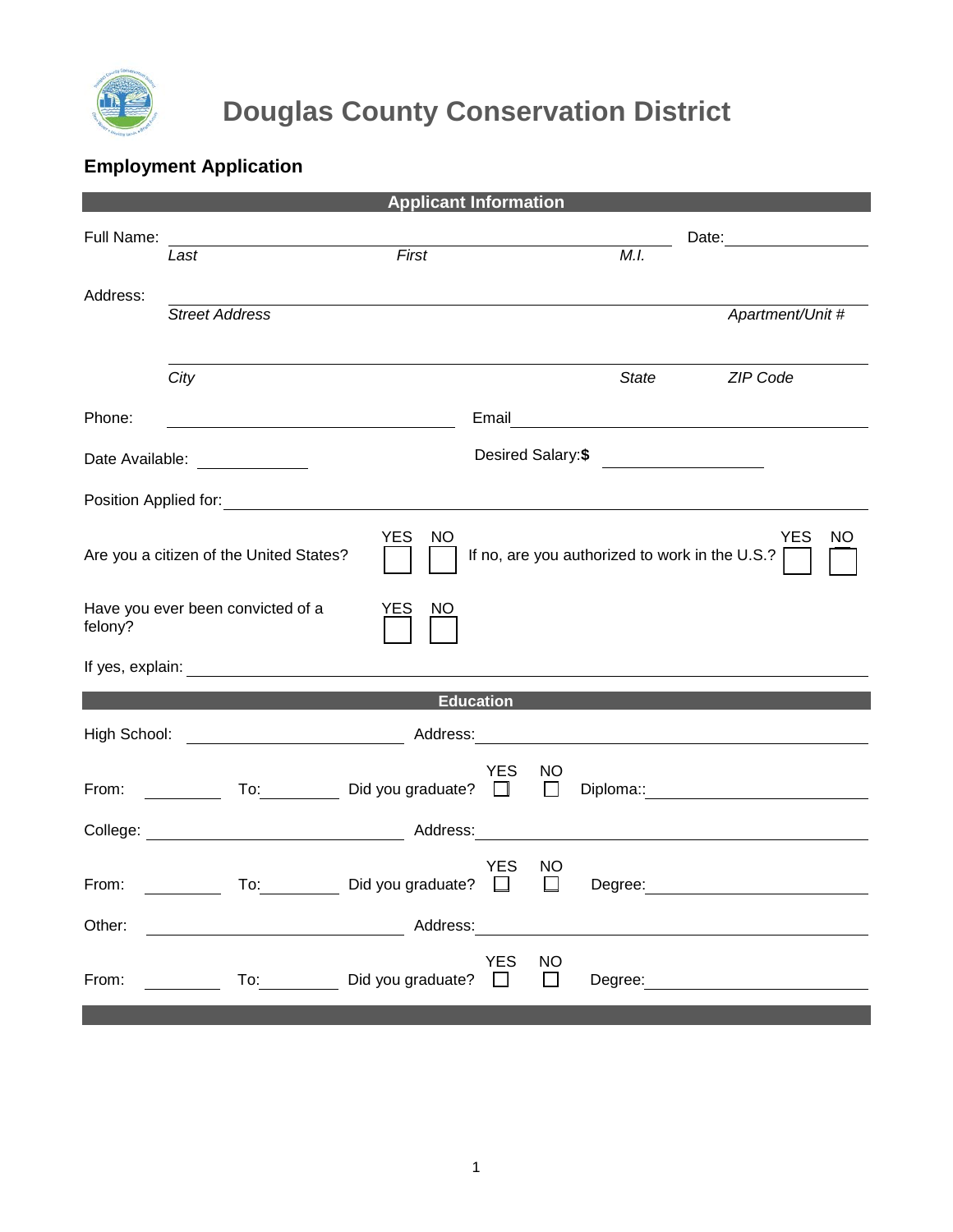## **References**

|            | Please list three professional references.                                                                                                                                                                                           |                                                                               |    |                                     |  |  |
|------------|--------------------------------------------------------------------------------------------------------------------------------------------------------------------------------------------------------------------------------------|-------------------------------------------------------------------------------|----|-------------------------------------|--|--|
|            |                                                                                                                                                                                                                                      |                                                                               |    | Relationship:<br><u> </u>           |  |  |
| Company:   |                                                                                                                                                                                                                                      |                                                                               |    | Phone: ______________________       |  |  |
| Address:   | <u> 1989 - Andrea Santana, amerikana amerikana amerikana amerikana amerikana amerikana amerikana amerikana amerika</u>                                                                                                               |                                                                               |    |                                     |  |  |
|            |                                                                                                                                                                                                                                      |                                                                               |    | Relationship: 2000                  |  |  |
| Company:   | <u> 2000 - Andrea Andrew Maria (h. 1888).</u>                                                                                                                                                                                        |                                                                               |    |                                     |  |  |
| Address:   |                                                                                                                                                                                                                                      |                                                                               |    |                                     |  |  |
|            |                                                                                                                                                                                                                                      |                                                                               |    | Relationship:<br><u> </u>           |  |  |
| Company:   |                                                                                                                                                                                                                                      | <u> 1989 - Johann Barn, amerikansk politiker (d. 1989)</u>                    |    |                                     |  |  |
| Address:   |                                                                                                                                                                                                                                      |                                                                               |    |                                     |  |  |
|            |                                                                                                                                                                                                                                      | <b>Previous Employment</b>                                                    |    |                                     |  |  |
| Company:   | <u>state and the state of the state of the state of the state of the state of the state of the state of the state of the state of the state of the state of the state of the state of the state of the state of the state of the</u> |                                                                               |    |                                     |  |  |
| Address:   |                                                                                                                                                                                                                                      |                                                                               |    | Supervisor: <u>_______</u> ________ |  |  |
| Job Title: |                                                                                                                                                                                                                                      | Starting Salary: \$                                                           |    |                                     |  |  |
|            |                                                                                                                                                                                                                                      |                                                                               |    |                                     |  |  |
| From:      | $\overline{a}$ To: $\overline{a}$ To:                                                                                                                                                                                                |                                                                               |    |                                     |  |  |
| reference? | May we contact your previous supervisor for a                                                                                                                                                                                        | <u>YES</u>                                                                    | NO |                                     |  |  |
|            |                                                                                                                                                                                                                                      |                                                                               |    |                                     |  |  |
| Company:   | <u> 1989 - John Stein, Amerikaansk politiker (</u>                                                                                                                                                                                   |                                                                               |    |                                     |  |  |
| Address:   |                                                                                                                                                                                                                                      |                                                                               |    | Supervisor:                         |  |  |
| Job Title: |                                                                                                                                                                                                                                      | Starting Salary:\$                                                            |    |                                     |  |  |
|            |                                                                                                                                                                                                                                      |                                                                               |    |                                     |  |  |
| From:      |                                                                                                                                                                                                                                      | To:_____________________<br>Reason for Leaving:<br><u>Neason</u> for Leaving: |    |                                     |  |  |
| reference? | May we contact your previous supervisor for a                                                                                                                                                                                        | <b>YES</b>                                                                    | NO |                                     |  |  |